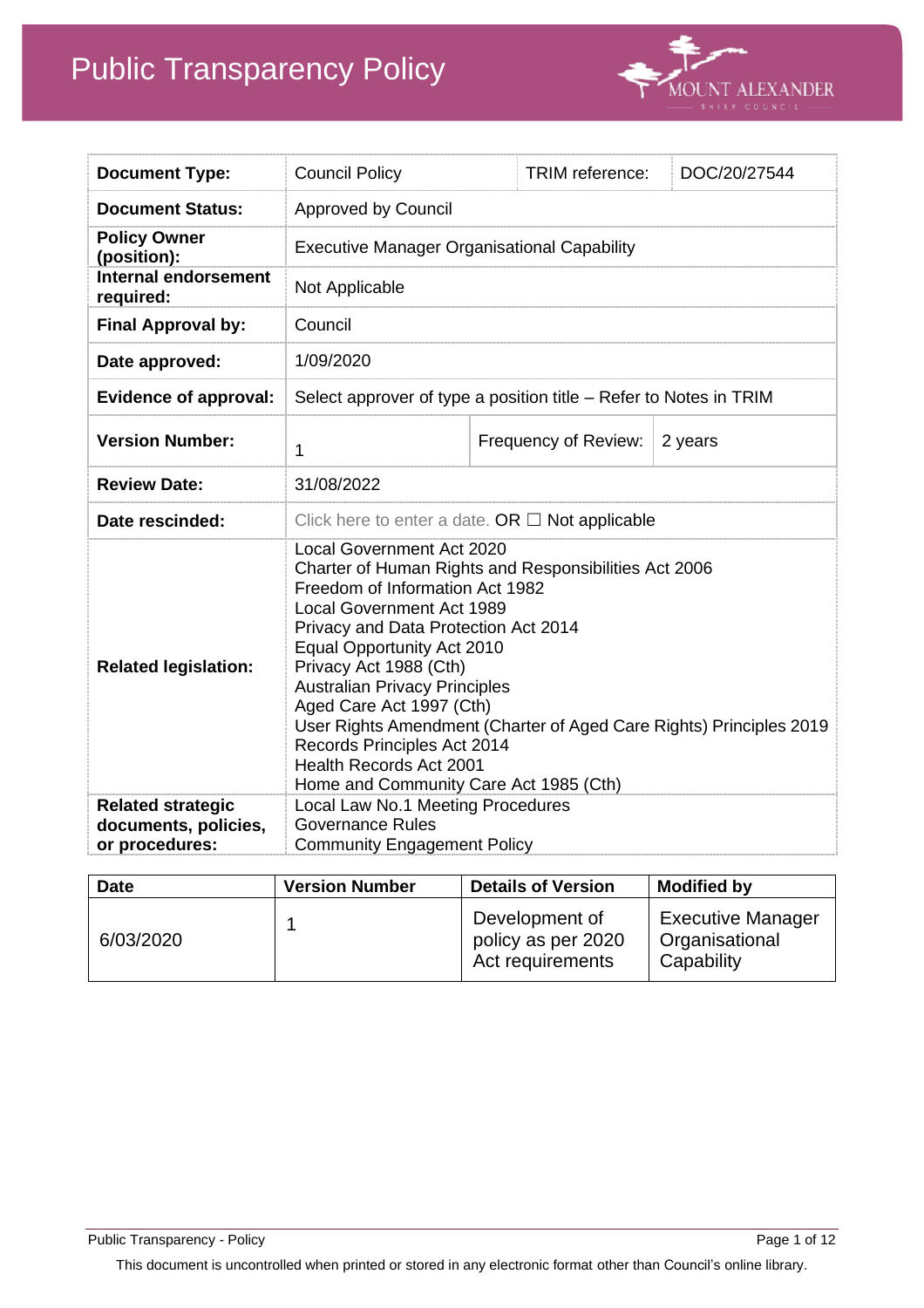

## **1. Purpose**

Mount Alexander Shire Council must adopt and maintain a Public Transparency Policy under Section 57 of the Local Government Act 2020 (the Act). This policy gives effect to the Public Transparency Principles outlined in Section 58 of the Act.

This policy establishes our position in providing a transparent environment so that the community can access documentation and information about our administrative, regulatory, policy making and decision making processes.

# **2. Scope**

This policy applies to the Councillors and employees (including full time, part time, casual employees, agency staff and students) and Community Asset Committees created under Section 65 of the Act. The policy is also applied in the management of contractors, volunteer groups and consultants of Mount Alexander Shire Council.

# **3. Policy**

Council is committed to:

- Promoting confidence and trust in the community through greater understanding and awareness of its decision making processes.
- The principle that public sector information is an asset that should be available for access and use.
- Providing access to information that is current, relevant and easily accessible.
- Opportunities for communication with the community.
- Economic, social, health and wellbeing and environmental gains through better informed decision making<sup>1</sup>.

To support this commitment Council will provide access to data, documents and information in relation to administrative, regulatory, and policy making processes, unless there are specific legislative provisions, legal barriers or exemptions that restricts access to the information, and will articulate this commitment under the Public Transparency Principles.

Public Transparency - Policy Page 2 of 12 This document is uncontrolled when printed or stored in any electronic format other than Council's online library.

<sup>1</sup> Government of Western Australia, Department of Mines, Industry Regulation and Safety, Transparency Policy, March 2020, p2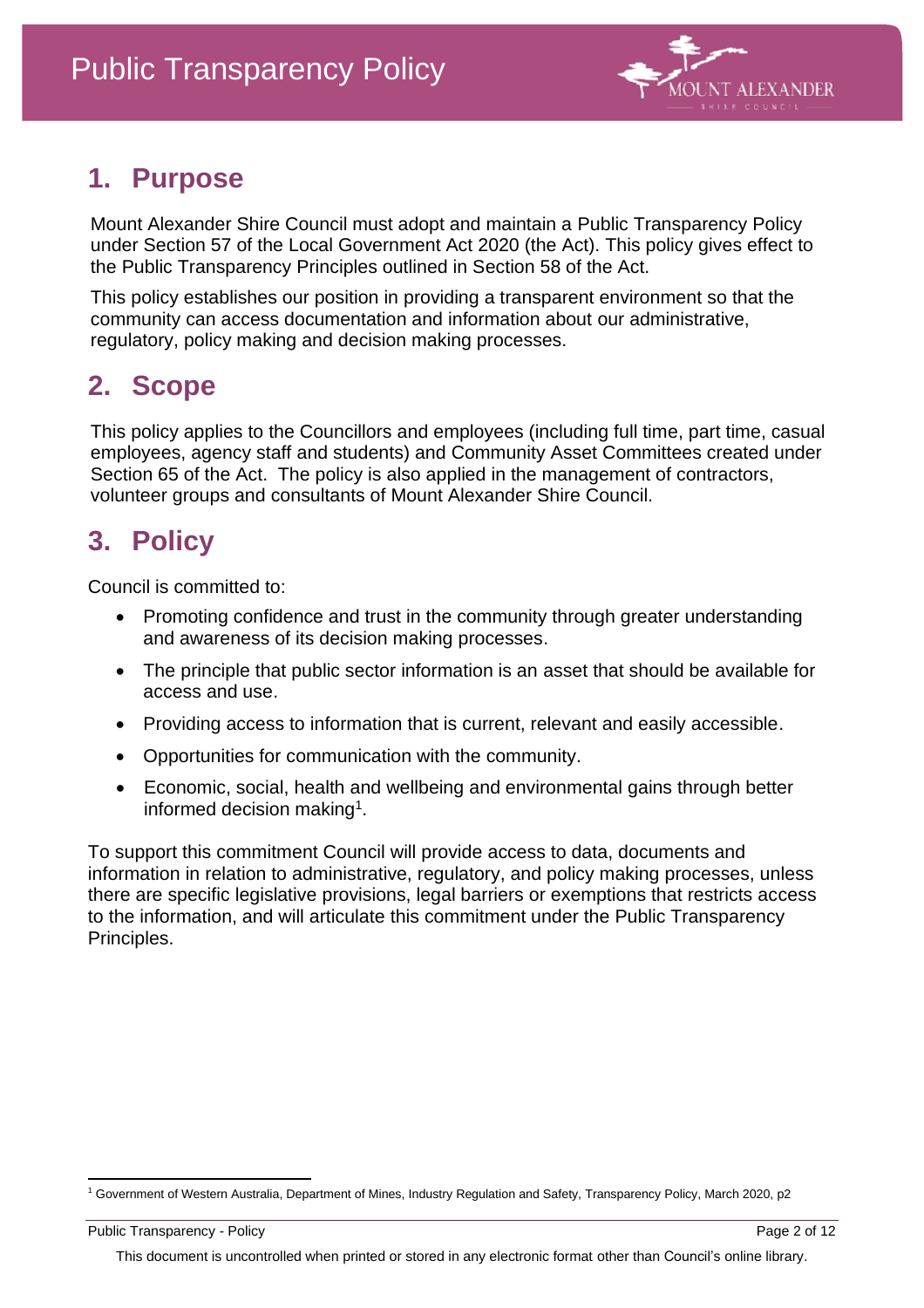

# **4. Key Principles of the Policy**

**4.1. Council decision making processes must be transparent except when the Council is dealing with information that is confidential by virtue of this Act or any other Act (Section 58(a) of the Act).**

#### 4.1.1 Formal decision making

Formal decisions of Council are made at Council Meetings held under Section 61 of the Act, and in accordance with the Council's Governance Rules $^2\!$ .

Section 66 of the Act (Meetings to be open to the public unless specified circumstances apply) states that Council or a delegated committee must keep a meeting open to the public unless the Council or delegated committee considers it necessary to close the meeting to the public because:

- 1. The meeting is to consider confidential information; or
- 2. Security reasons; or
- 3. It is necessary to do so to enable the meeting to proceed in an orderly manner.

Where a meeting is closed due to security reasons or it is necessary to enable the meeting to proceed in an orderly manner, the meeting can only be closed to the public if the Council or delegated committee has made arrangements to enable the proceedings of the meeting to be viewed by members of the public as the meeting is being held. This can include viewing via online platforms (such as the internet) or closed circuit television. If a Council or delegated committee determines that a meeting is to be closed to the public to consider confidential information, the Council or delegated committee must record in the minutes of the meeting that are available for public inspection:-

- 1. The ground or grounds for determining to close the meeting to the public.
- 2. An explanation of why the specified ground or grounds applied.

### 4.1.2 Lead up to formal decision making

While formal decision making is undertaken at a Council Meeting, there is considerable discussion within the organisation in the lead up to community engagement and then presentation at a Council Meeting.

A matter, whether it be a decision, policy, plan, or other matter, will be reviewed by the Executive Team and presented to the Councillors at a Council Briefing for full consideration of the matter and to seek further information to ensure the Councillors have the appropriate information at the appropriate time to inform the final decision.

For many decisions community engagement will be undertaken to provide context and to inform the community view for the Councillors. We will refer to our Community Engagement Policy and Community Engagement Framework to determine the level of engagement to be undertaken for a particular matter where it is not specified in the Act.

<sup>&</sup>lt;sup>2</sup> Section 60(8) of the Act states: Until a Council adopts Governance Rules under this section, the Local Law Meeting Procedures made by the Council under the Local Government Act 1989 apply as if the Local Law Meeting Procedures had been adopted as Governance Rules under this section.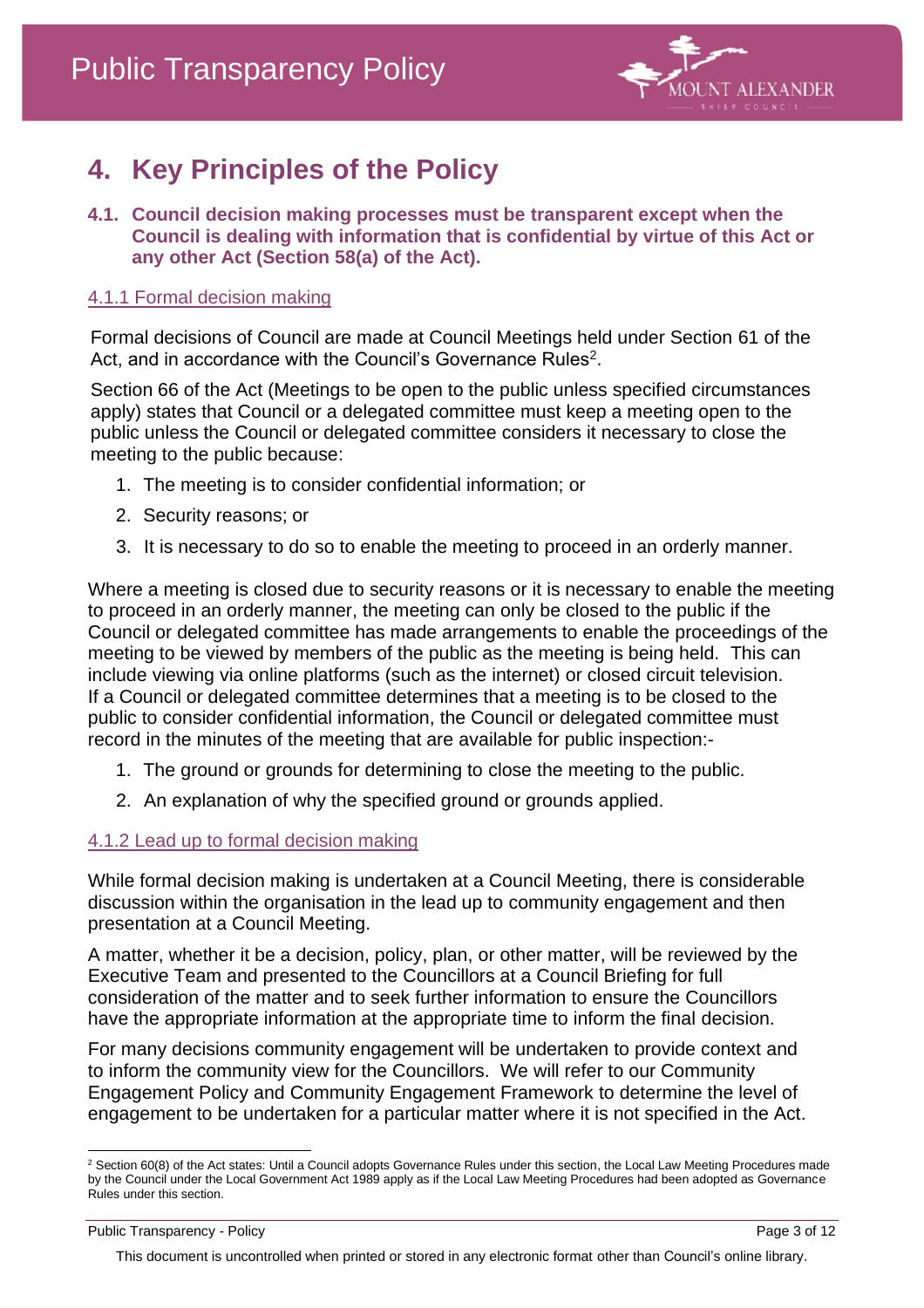

These have been developed in alignment with the *IAP2 Public Participation Spectrum Framework* which articulates five levels of engagement and what that means. The following table outlines the five levels of engagement:

|                                                                                                                                                                                              | <b>Empower</b>                                                               |
|----------------------------------------------------------------------------------------------------------------------------------------------------------------------------------------------|------------------------------------------------------------------------------|
| To partner<br>with the<br>public in<br>each aspect<br>of the<br>decision<br>including the<br>development<br>of alternatives<br>and the<br>identification<br>of the<br>preferred<br>solution. | To place<br>final<br>decision<br>making in<br>the hands<br>of the<br>public. |
|                                                                                                                                                                                              | <b>Collaborate</b>                                                           |

All reports provided to Council seeking a decision include a Communication and Consultation Section which will outline the IAP2 level of engagement that has been undertaken and document how we achieved this.

The Agenda for Council meetings open to the public are available and the minutes of the meetings are also available. They are published on Council's website.

Major projects will have a Community Engagement Plan documented to provide transparency in our engagement process for the project. This also incorporates a Communications Plan that outlines key timing, roles, responsibilities and actions.

There are actions and decisions that we will not communicate on such as day to day operations and staffing matters.

#### 4.1.3 Decisions not made at a Council Meeting

There are many decisions made at an operational level in everyday activities.

Staff have Position Descriptions which outline their levels of authority, and some staff are provided with delegated authority from the Council and/or the Chief Executive Officer to make decisions on behalf of the organisation which are related to specific Acts of Parliament and their supporting Regulations, as well as Council approved policies.

Public Transparency - Policy Page 4 of 12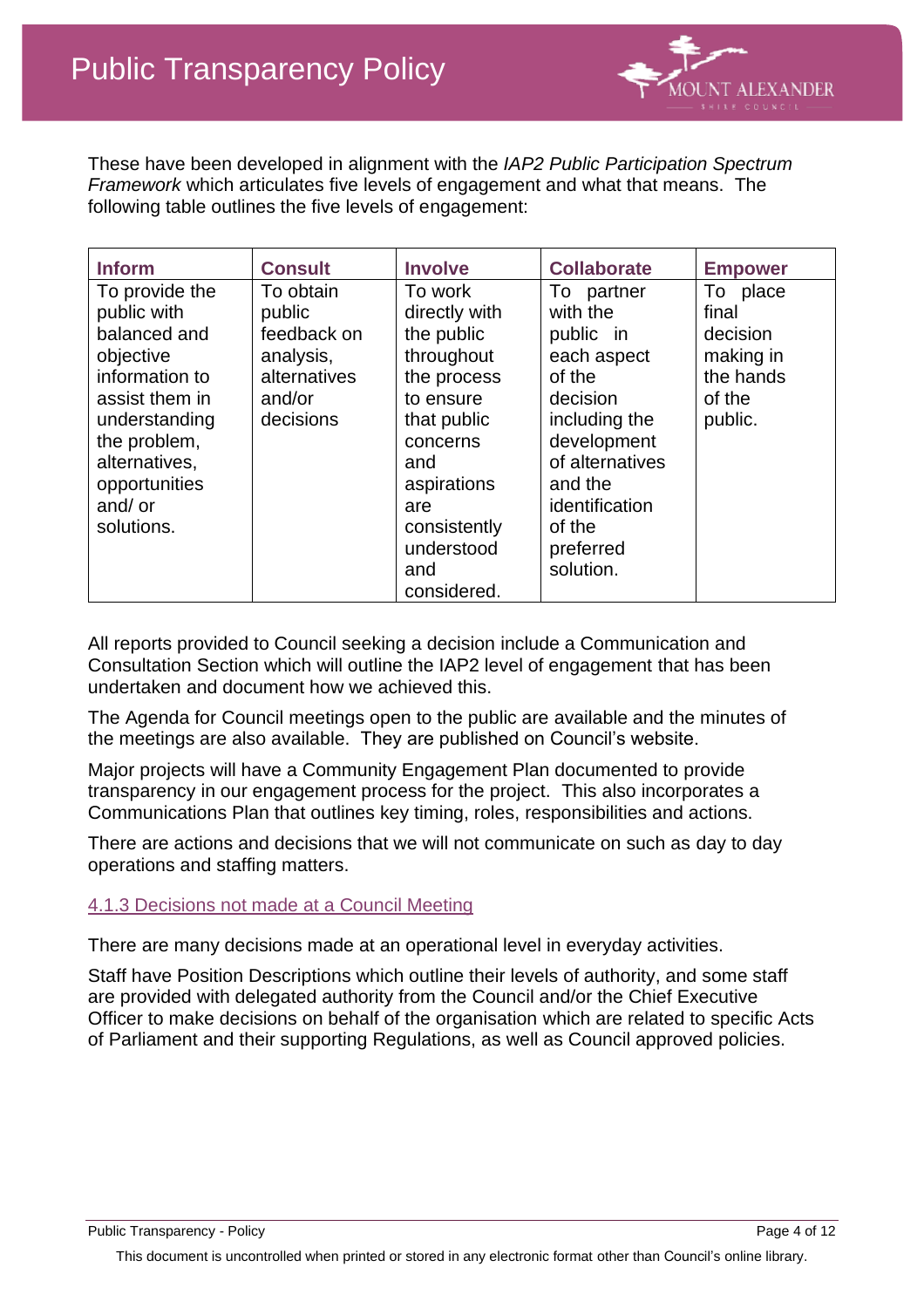

#### **4.2. Council information must be publicly available unless the information is confidential by virtue of this Act or any other Act, or public availability of the information would be contrary to the public interest (Section 58(b) of the Act).**

All requests for information not readily available will be available unless they fall under Section 5.2 Exemptions of this policy. Information that is readily available includes, but is not limited to the following:

| <b>Reference</b>                                                                                            | <b>Details</b>                                                                                                                                                                                             |
|-------------------------------------------------------------------------------------------------------------|------------------------------------------------------------------------------------------------------------------------------------------------------------------------------------------------------------|
| Section 55 of the Act                                                                                       | Annual budgets                                                                                                                                                                                             |
|                                                                                                             | Annual Report which incorporates the annual financial<br>statements                                                                                                                                        |
| Section 55 of the Act                                                                                       | Council approved policies                                                                                                                                                                                  |
| Section 55 of the Act                                                                                       | Council Plan (including the Municipal Health and<br><b>Wellbeing Plan and Disability Action Plan)</b>                                                                                                      |
| Section 55 of the Act                                                                                       | <b>Annual Plan</b>                                                                                                                                                                                         |
| Section 55 of the Act                                                                                       | <b>Financial Plan</b>                                                                                                                                                                                      |
| Section 55 of the Act                                                                                       | <b>Asset Plan</b>                                                                                                                                                                                          |
| Section 55 of the Act                                                                                       | Strategic plans                                                                                                                                                                                            |
| Local Government (General)<br>Regulations 2015, No 119<br>(Documents to be made<br>available to the public) | Council Meeting Agendas and Minutes, unless the<br>meeting is closed to the public because of a<br>circumstance outlined in Section 66(2) of the Act                                                       |
| Section 75 of the Act                                                                                       | Local laws                                                                                                                                                                                                 |
| Section 76(4) of the Act                                                                                    | Document, code, standard, rule, specification or<br>method which contains any matter incorporated in a<br>local law                                                                                        |
| Section 114 of the Act                                                                                      | Public notice to sell land                                                                                                                                                                                 |
| Section 135(3) of the Act                                                                                   | Summary of Personal Interests                                                                                                                                                                              |
| Section 307(2) of the Act                                                                                   | Election campaign donations                                                                                                                                                                                |
| Local Government (General)<br>Regulations 2015, No 119<br>(Documents to be made<br>available to the public) | Registers of travel undertaken by Councillors or Council<br>Staff (The Regulations require details of overseas or<br>interstate travel (other than interstate travel by land for<br>less than three days). |
| Local Government (General)<br>Regulations 2015, No 119                                                      | Registers of donations and grants made by Council                                                                                                                                                          |

Public Transparency - Policy extends the property of the Page 5 of 12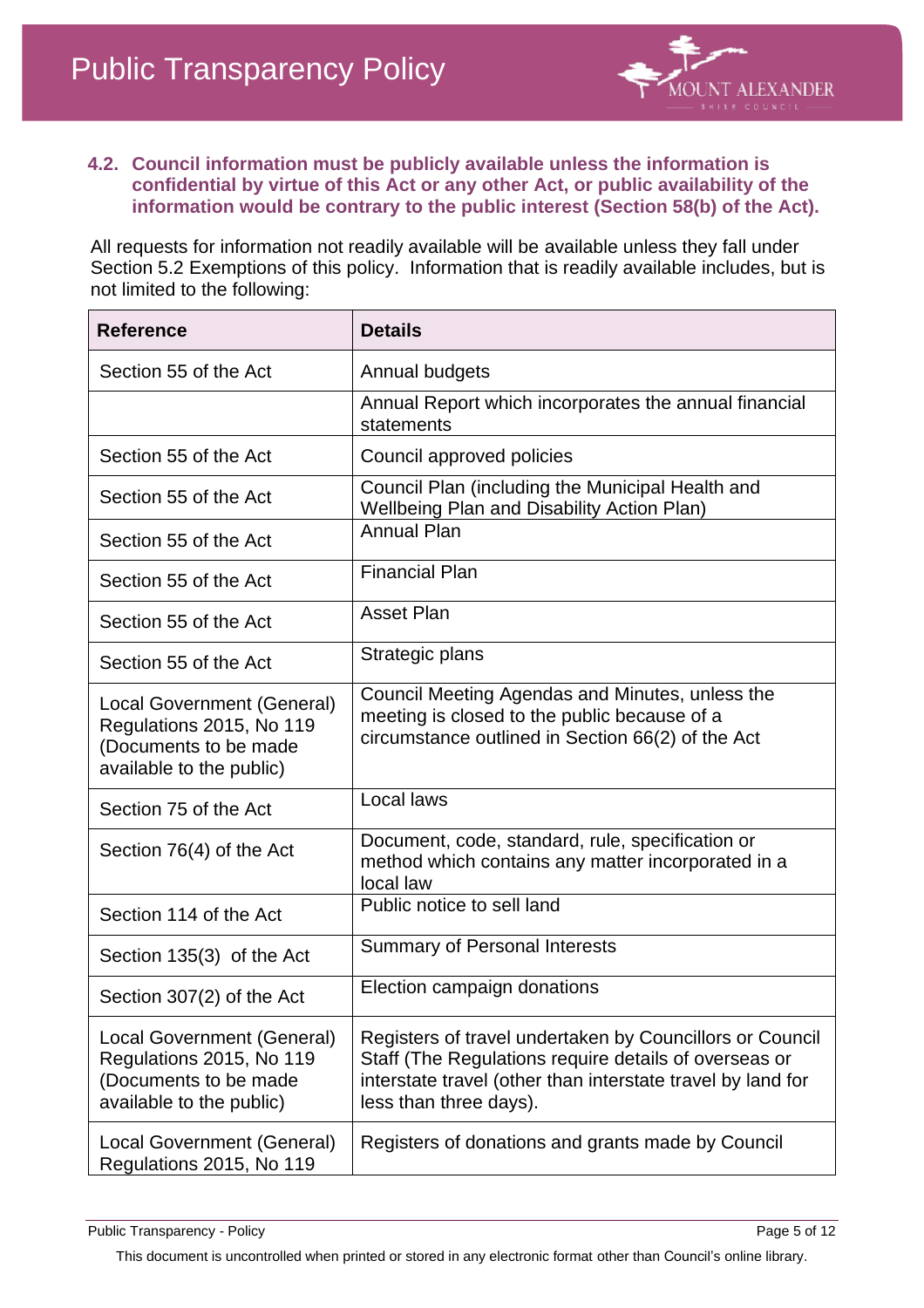

| <b>Reference</b>                                                                                            | <b>Details</b>                                                                                               |
|-------------------------------------------------------------------------------------------------------------|--------------------------------------------------------------------------------------------------------------|
| (Documents to be made<br>available to the public)                                                           |                                                                                                              |
| Local Government (General)<br>Regulations 2015, No 119<br>(Documents to be made<br>available to the public) | Registers of leases entered into by Council, as lessor<br>and lessee                                         |
| Local Government (General)<br>Regulations 2015, No 119<br>(Documents to be made<br>available to the public) | <b>Register of Delegations</b>                                                                               |
| Local Government (General)<br>Regulations 2015, No 119<br>(Documents to be made<br>available to the public) | Register of Authorised officers                                                                              |
| Section 55 of the Act                                                                                       | Community engagement processes - Community<br><b>Engagement Policy and Community Engagement</b><br>Framework |
| Section 107 of the Act                                                                                      | Complaints handling processes - Complaints Policy                                                            |
|                                                                                                             | <b>Audit and Risk Advisory Committee Charter</b>                                                             |

#### **4.3. Council information must be understandable and accessible to members of the municipal community (Section 58(c) of the Act).**

We acknowledge that our diverse community includes people with disabilities, challenges with literacy, community members with culturally and linguistically diverse backgrounds, and those without technology, and will provide information in various formats to support our community.

Some of the strategies we have implemented to support our community in understanding and accessing our information are:

- Authors of Council's policies, plans, and other documents are encouraged to use our Writing Guidelines within our Design and Writing Style Guide to ensure documents use every day words, short sentences and paragraphs, get to the point, and are targeted to the end audience, which is usually our community. A number of Easy English publications have also been collated (as required).
- We undertake telephone surveys to reach those who have literacy and/or accessibility challenges (such as mobility, frailty and transport)
- We network with the Mount Alexander Disability Advisory Group who can advise us on the accessibility of our written content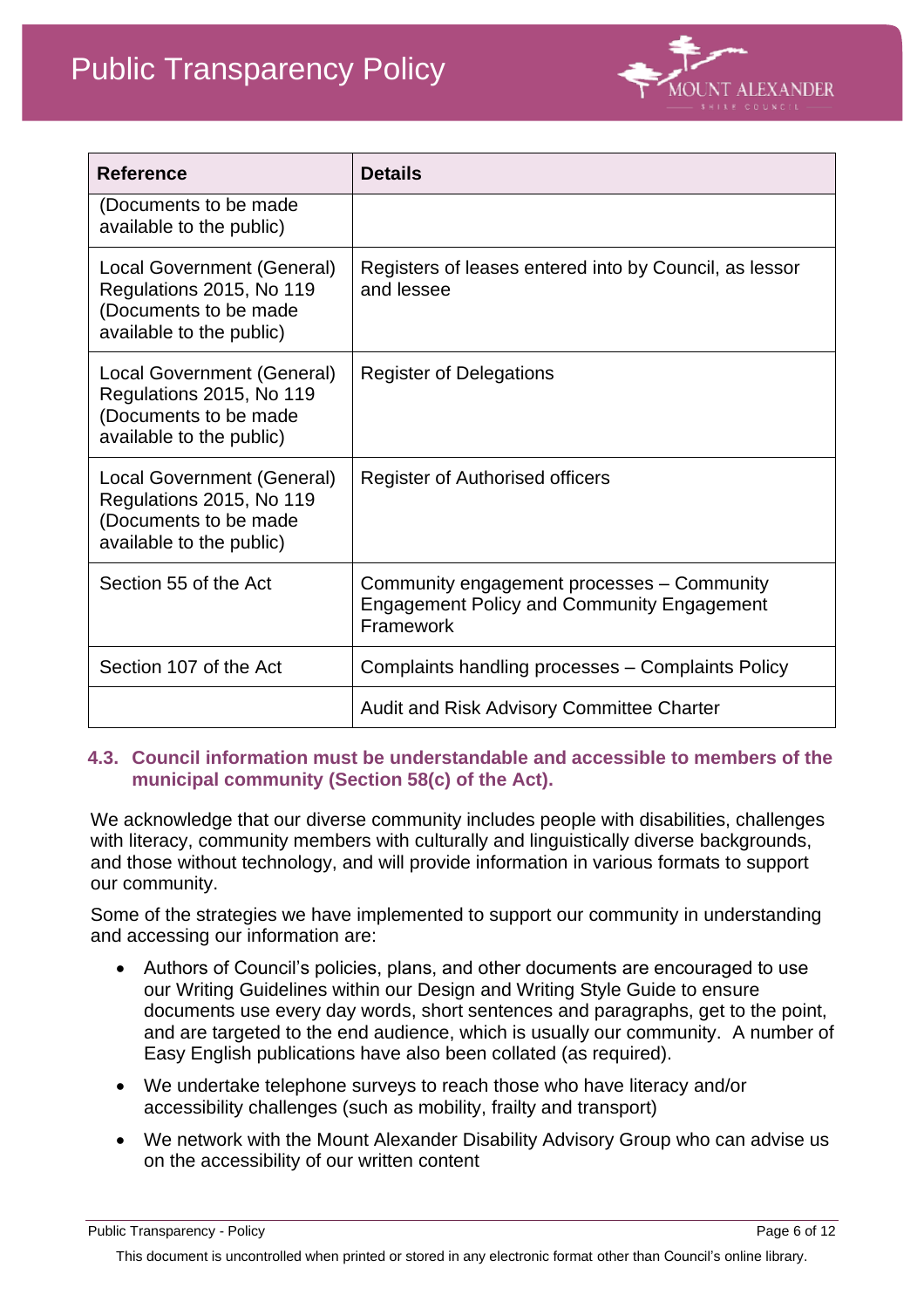

- We have a mobile hearing loop available for use in our customer service centre
- We make available hard copy materials to community members without technology
- We have a screen reader on our website to support the visually impaired
- We have devices for phones to amplify volume for clients on a case by case basis
- We are registered for interpreter service
- We have provided material in a range of languages. Examples include during the COVID-19 pandemic and as part of emergency management protocols and publications.

#### **4.4. Public awareness of the availability of Council information must be facilitated (Section 58(d) of the Act).**

Our website is our primary source for providing information and documents for community access, and printed documents can be requested directly from our Customer Service Team.

| <b>Media</b>                   | <b>Communication</b>                                                                                                                                                                                                                                         |
|--------------------------------|--------------------------------------------------------------------------------------------------------------------------------------------------------------------------------------------------------------------------------------------------------------|
| Radio                          | The Mayor and Chief Executive Officer (or delegates) have weekly<br>radio interviews with local radio stations, providing them with the<br>opportunity to promote activities in the Shire.                                                                   |
| Print                          | Inserts are provided for the quarterly rates notices to provide up to<br>date information to the community.                                                                                                                                                  |
| Electronic                     | The Shire News is produced quarterly, and is distributed to residents<br>and other interested people.                                                                                                                                                        |
| Social                         | Current information and updates are promoted through our Facebook<br>pages. These includes Mount Alexander Shire Council, Mount<br>Alexander Shire Youth and Connect Mount Alexander, Castlemaine<br>Lost and Found (animals).                               |
| Personal                       | Our Customer Service Team and Visitor Information Teams<br>(Castlemaine and Maldon) provide information to customers about<br>their particular topic of interest. Where a subject matter expert is<br>needed, the customer's query is referred to that team. |
| <b>Staff</b><br>representation | Staff provide representation and/or attend local meetings to provide<br>information about their particular area of expertise. This includes at a<br>local, regional and state level.                                                                         |
| Councillor<br>representation   | Councillors provide local representation to committees in their<br>districts.                                                                                                                                                                                |

In addition to this we use various media channels to communicate our business, items of information, documents, events, etc. The media used currently includes:

Public Transparency - Policy Page 7 of 12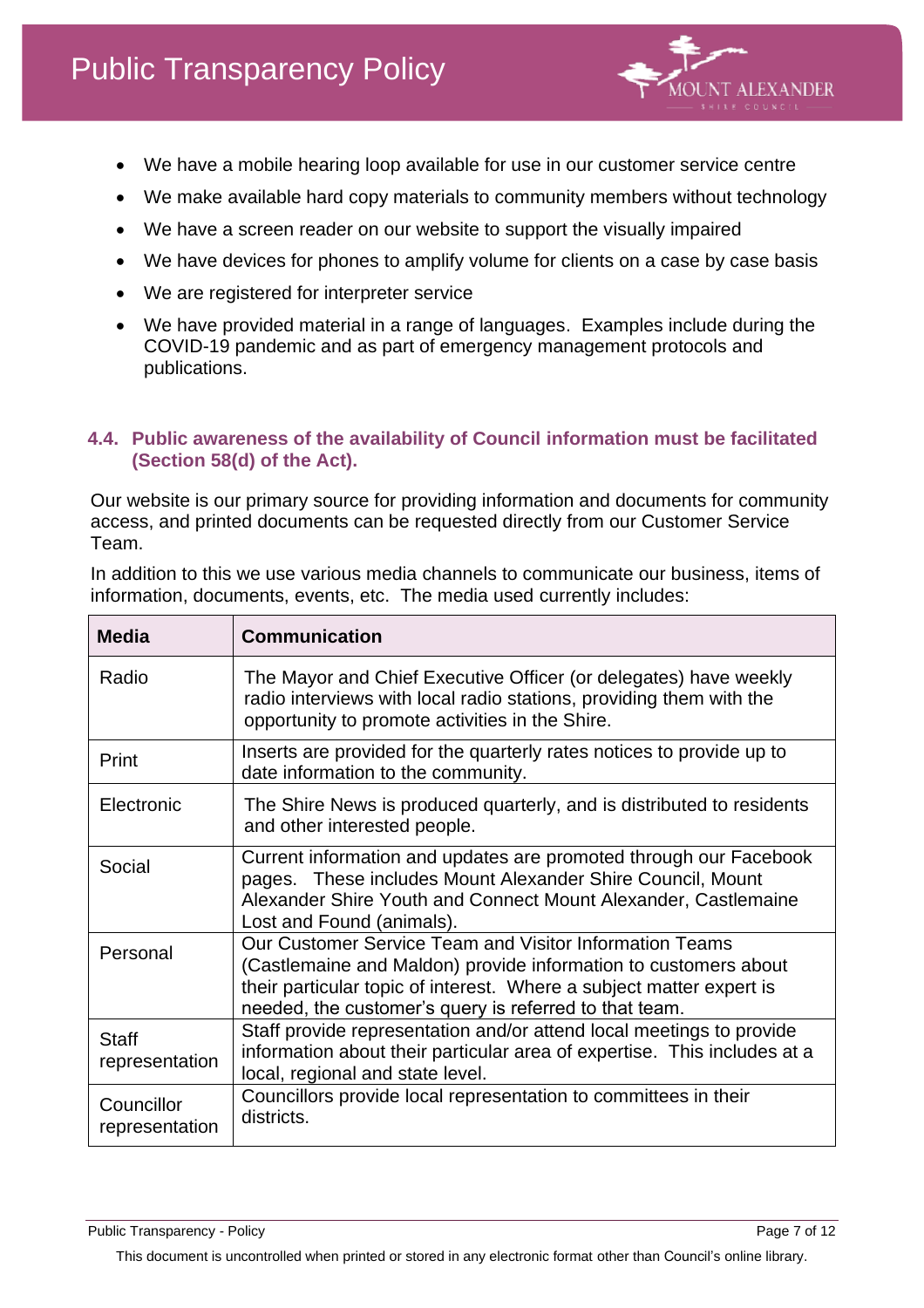

| <b>Media</b>                   | <b>Communication</b>                                                                                                                                                                      |
|--------------------------------|-------------------------------------------------------------------------------------------------------------------------------------------------------------------------------------------|
| Councillor<br>listening posts  | Councillors hold listening posts in their districts which provide<br>avenues of two way communication between the Councillors and<br>their community members.                             |
| <b>Television</b>              | The opportunity is taken to promote up to date information to the<br>community through the local television news.                                                                         |
| Media<br>releases              | Information is communicated to the community through regular media<br>releases that are provided in print and through social media.                                                       |
| Local<br>newspapers            | A Council Column is printed in the Midland Express weekly which is a<br>free publication distributed and available throughout the Shire and<br>beyond.                                    |
| Website                        | Regular updates are made to our website with current information<br>and documents.                                                                                                        |
| <b>Direct</b><br>communication | Regularly communication is made directly with clients in relation to<br>their service, and in particular, where that service will be changed.<br>This is usually in the form of a letter. |
| Community<br>newsletters       | Information is provided to our Shire's community newsletters.                                                                                                                             |
| Have your say                  | The Council website has a platform for community members to<br>provide direct feedback to us on current matters, such as the annual<br>budget, or a review of a policy or plan.           |

## **5. Access and Exemptions**

### **5.1. Access**

### 5.1.1 Local Government Act requirements

There are schedules within the Act that determine how Council's information will be made publicly available. The Act states that certain documents will be:

- At the Council's office 185 Lyttleton Street, Castlemaine Victoria
- On the Council's internet [www.mountalexander.vic.gov.au](http://www.mountalexander.vic.gov.au/)
- Published in any other manner prescribed by the regulations for the purpose of that particular section<sup>3</sup>.

### 5.1.2 Freedom of Information Act 1982

The *Freedom of Information Act 1982* provides rights of access to documents that we hold. We are committed to, where possible, proactive and informal release of information in

<sup>&</sup>lt;sup>3</sup> At the time of developing this policy the regulations for the Local Government Act 2020 had not been developed.

Public Transparency - Policy **Page 8 of 12** Page 8 of 12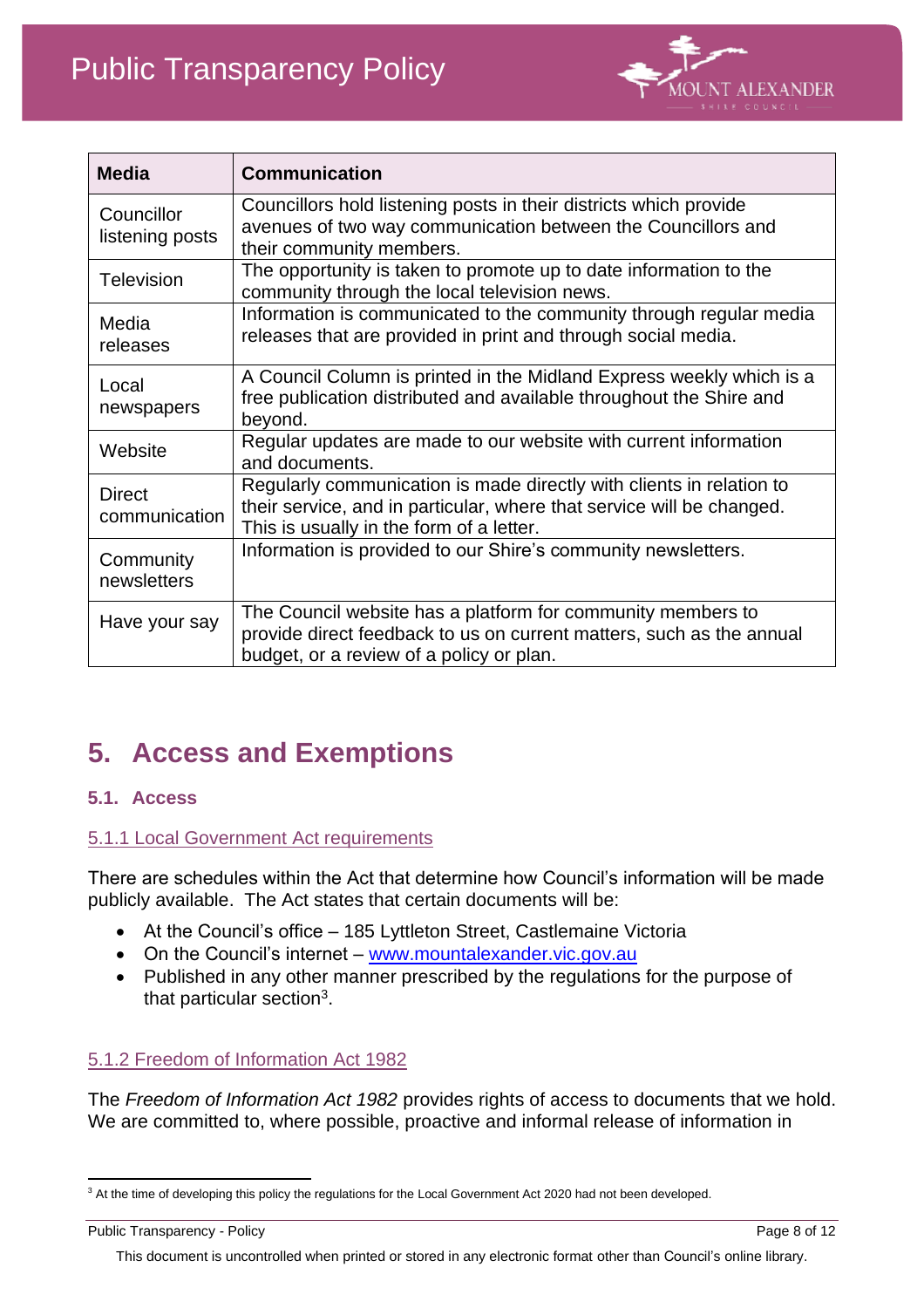

accordance with the Freedom of Information Professional Standards issued by the Victorian Information Commissioner. Read more at [www.ovic.vic.gov.au.](http://www.ovic.vic.gov.au/)

A list of available information is provided in the Part II Statement (Statement) published on Council's website in accordance the *Freedom of Information Act 1982*. This Statement requires government agencies and local councils to publish a number of statements designed to assist members of the public in accessing the information it holds.

### **5.2. Exemptions**

Some Council information may not be made publicly available. This will only occur if the information is confidential information or if its release would be contrary to the public interest or in compliance with the *Privacy and Data Protection Act 2014* or the *Health Records Act 2001,* or other Acts that identify information as private or confidential.

"Confidential information" is defined in Section 3 of the *Local Government Act 2020* and is provided in Section 7 of this policy. It includes the types of information listed in the following table.

| Term                                   | <b>Definition</b>                                                                                                                                                                                                               |
|----------------------------------------|---------------------------------------------------------------------------------------------------------------------------------------------------------------------------------------------------------------------------------|
| <b>Council business</b><br>information | Information that would prejudice the Council's position in<br>commercial negotiations if prematurely released.                                                                                                                  |
| Security information                   | Information that is likely to endanger the security of Council<br>property or the safety of any person if released.                                                                                                             |
| Land use planning<br>information       | Information that is likely to encourage speculation in land<br>values if prematurely released.                                                                                                                                  |
| Law enforcement<br>information         | Information which would be reasonably likely to prejudice<br>the investigation into an alleged breach of the law or the fair<br>trial or hearing of any person if released.                                                     |
| Legal privileged<br>information        | Information to which legal professional privilege or client<br>legal privilege applies.                                                                                                                                         |
| Personal information                   | Information which would result in the unreasonable<br>disclosure of information about any person or their personal<br>affairs if released.                                                                                      |
| Private commercial<br>information      | Information provided by a business, commercial or financial<br>undertaking that relates to trade secrets or that would<br>unreasonably expose the business, commercial or financial<br>undertaking to disadvantage if released. |
| Confidential meeting<br>information    | Records of a Council and delegated committee meetings<br>that are closed to the public to consider confidential<br>information                                                                                                  |
| Internal arbitration<br>information    | Confidential information relating to internal arbitration of an<br>alleged breach of the Councillor Code of Conduct.                                                                                                            |

Public Transparency - Policy Page 9 of 12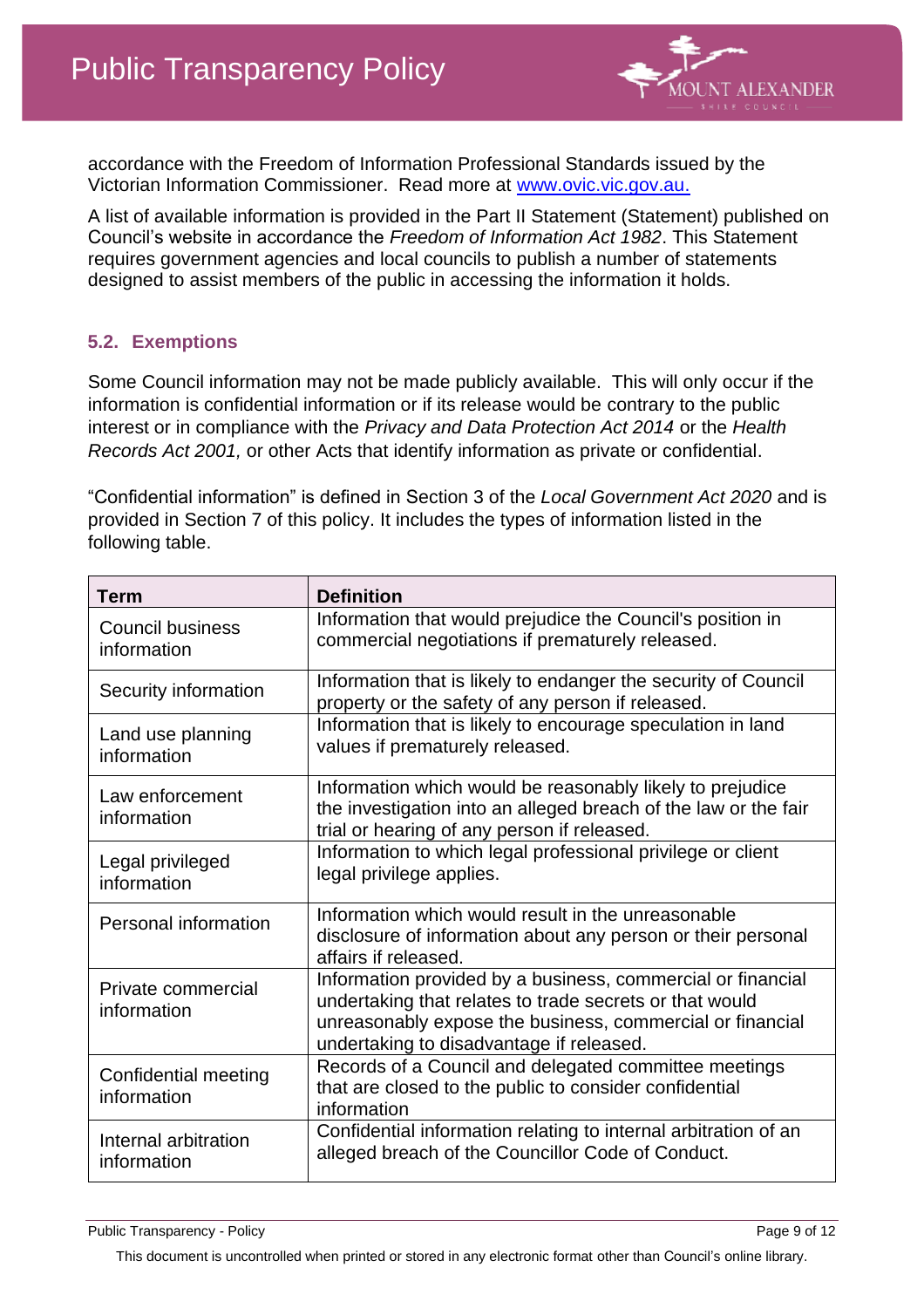

| <b>Term</b>                                                    | <b>Definition</b>                                                                                                 |
|----------------------------------------------------------------|-------------------------------------------------------------------------------------------------------------------|
| <b>Councillor Conduct</b><br>Panel confidential<br>information | Confidential information relating to a Councillor Conduct<br>Panel matter.                                        |
| Confidential information<br>under the 1989 Act                 | Information that was confidential information for the<br>purposes of section 77 of the Local Government Act 1989. |

It may be decided that in the interests of transparency, to release information to the public even though it is confidential under the Act. However, this will not occur if release is contrary to law, or if releasing the information is likely to cause harm to any person or is not in the public interest to do so.

Where information is not confidential, and not already available, Council will apply the principles of a public interest test with consideration also of the resources required to respond to the request.

### **6. Review of decision for release of information**

If a community member wishes to question a decision regarding the release of information, this should be raised directly with the officer handling the matter in the first instance. If still not satisfied and the community member would like to contest the decision, this can be undertaken through Council's Complaints Policy.

If the community member is not satisfied with the response, concerns can be raised directly with the Victorian Ombudsman's office on (03) 9613 6222 or via the website – [www.ombudsman.vic.gov.au.](http://www.ombudsman.vic.gov.au/)

### **7. Definitions of Abbreviations and Terms Used**

| <b>Term</b>        | <b>Definition</b>                                                                                                                                                                                                                                          |
|--------------------|------------------------------------------------------------------------------------------------------------------------------------------------------------------------------------------------------------------------------------------------------------|
| Information        | For the purpose of this policy information includes documents.                                                                                                                                                                                             |
| Community          | Community is a flexible term used to define groups of connected<br>people. We use it to describe people of a municipality generally,<br>including individuals or groups who live, work, play, study, visit, invest<br>in or pass through the municipality. |
| Consultation       | The process of seeking input on a matter.                                                                                                                                                                                                                  |
| <b>Stakeholder</b> | An individual or group with a strong interest in the decisions of<br>Council and are directly impacted by their outcomes.                                                                                                                                  |

Public Transparency - Policy Page 10 of 12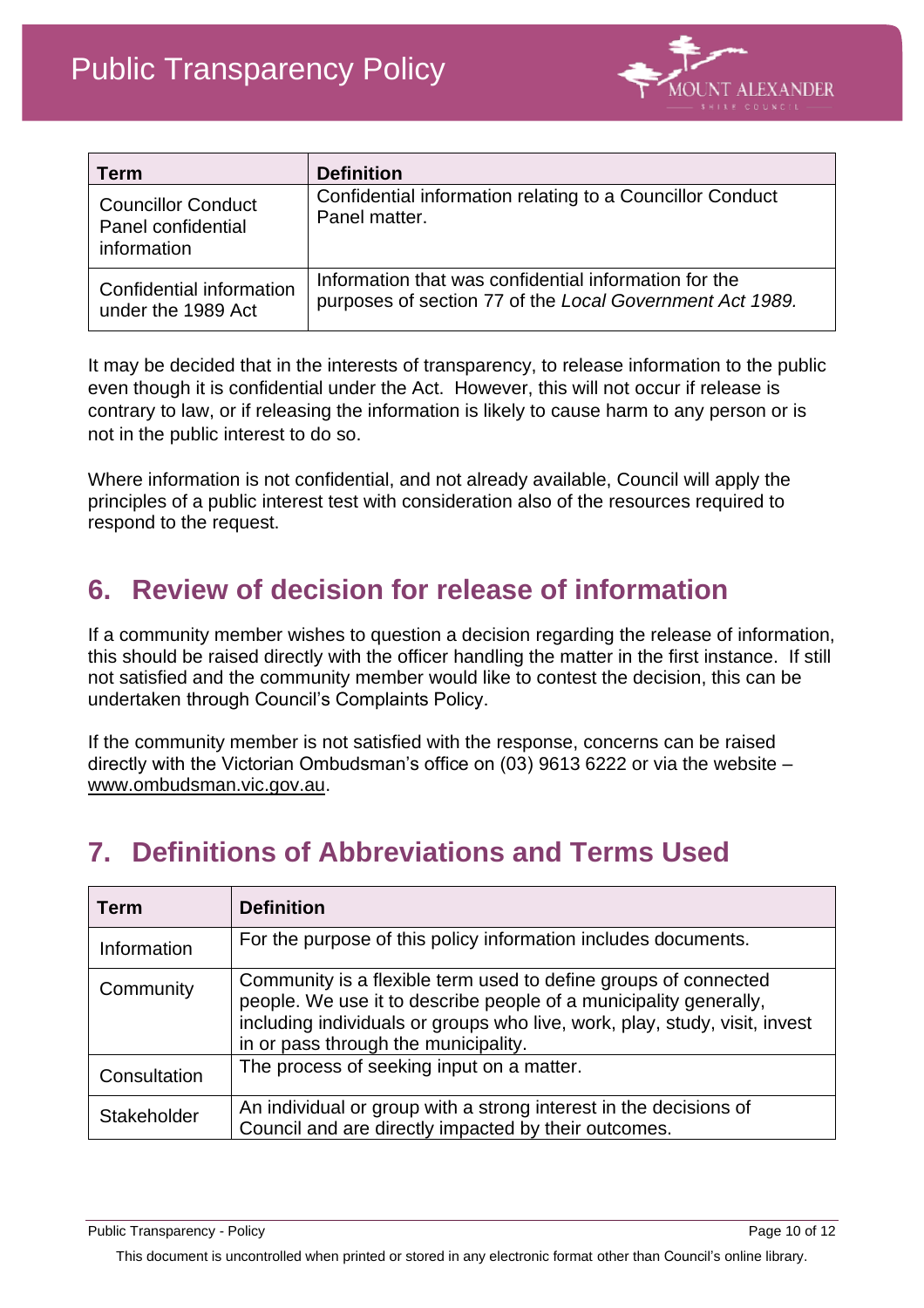

| <b>Term</b>                                 | <b>Definition</b>                                                                                                                                                                                                                                                                                                                                                                                                                                                                                                                                   |
|---------------------------------------------|-----------------------------------------------------------------------------------------------------------------------------------------------------------------------------------------------------------------------------------------------------------------------------------------------------------------------------------------------------------------------------------------------------------------------------------------------------------------------------------------------------------------------------------------------------|
| Closed<br>Meetings                          | When Council resolves to close the meeting to the general public, in<br>order to consider a confidential matter regarding issues of a legal,<br>contractual or personnel nature and other issues deemed not in the<br>public interest.                                                                                                                                                                                                                                                                                                              |
| Transparency<br>(Section 58 of<br>The Act). | A lack of hidden agendas or conditions, and the availability of all<br>information needed in order to collaborate, cooperate and make<br>decisions effectively. Importantly, "transparency" is also a human<br>rights issue: the right to have the opportunity, without discrimination,<br>to participate in public affairs                                                                                                                                                                                                                         |
| <b>Public Interest</b><br>Test              | Council may refuse to release information if it determines that the<br>harm likely to be created by releasing the information will exceed the<br>public benefit in being transparent. When considering possible harm<br>from releasing information, Council will only concern itself with harm<br>to the community or members of the community. Potential harm to<br>Council will only be a factor if it would also damage the community,<br>such as where it involves a loss of public funds or prevents Council<br>from performing its functions. |
| Confidential<br>information                 | Section 3 of the Act states: "Confidential information means<br>the following information-                                                                                                                                                                                                                                                                                                                                                                                                                                                          |
|                                             | (a) Council business information, being<br>information that would prejudice the<br>Council's position in commercial<br>negotiations if prematurely released;                                                                                                                                                                                                                                                                                                                                                                                        |
|                                             | (b) security information, being information that<br>if released is likely to endanger the security<br>of Council property or the safety of any<br>person;                                                                                                                                                                                                                                                                                                                                                                                           |
|                                             | (c) land use planning information, being<br>information that if prematurely released is<br>likely to encourage speculation in land<br>values:                                                                                                                                                                                                                                                                                                                                                                                                       |
|                                             | (d) law enforcement information, being<br>information which if released would be<br>reasonably likely to prejudice the<br>investigation into an alleged breach of<br>the law or the fair trial or hearing of any<br>person;                                                                                                                                                                                                                                                                                                                         |
|                                             | (e) legal privileged information, being<br>information to which legal professional<br>privilege or client legal privilege applies;                                                                                                                                                                                                                                                                                                                                                                                                                  |
|                                             | personal information, being information<br>(f)<br>which if released would result in the<br>unreasonable disclosure of information                                                                                                                                                                                                                                                                                                                                                                                                                   |